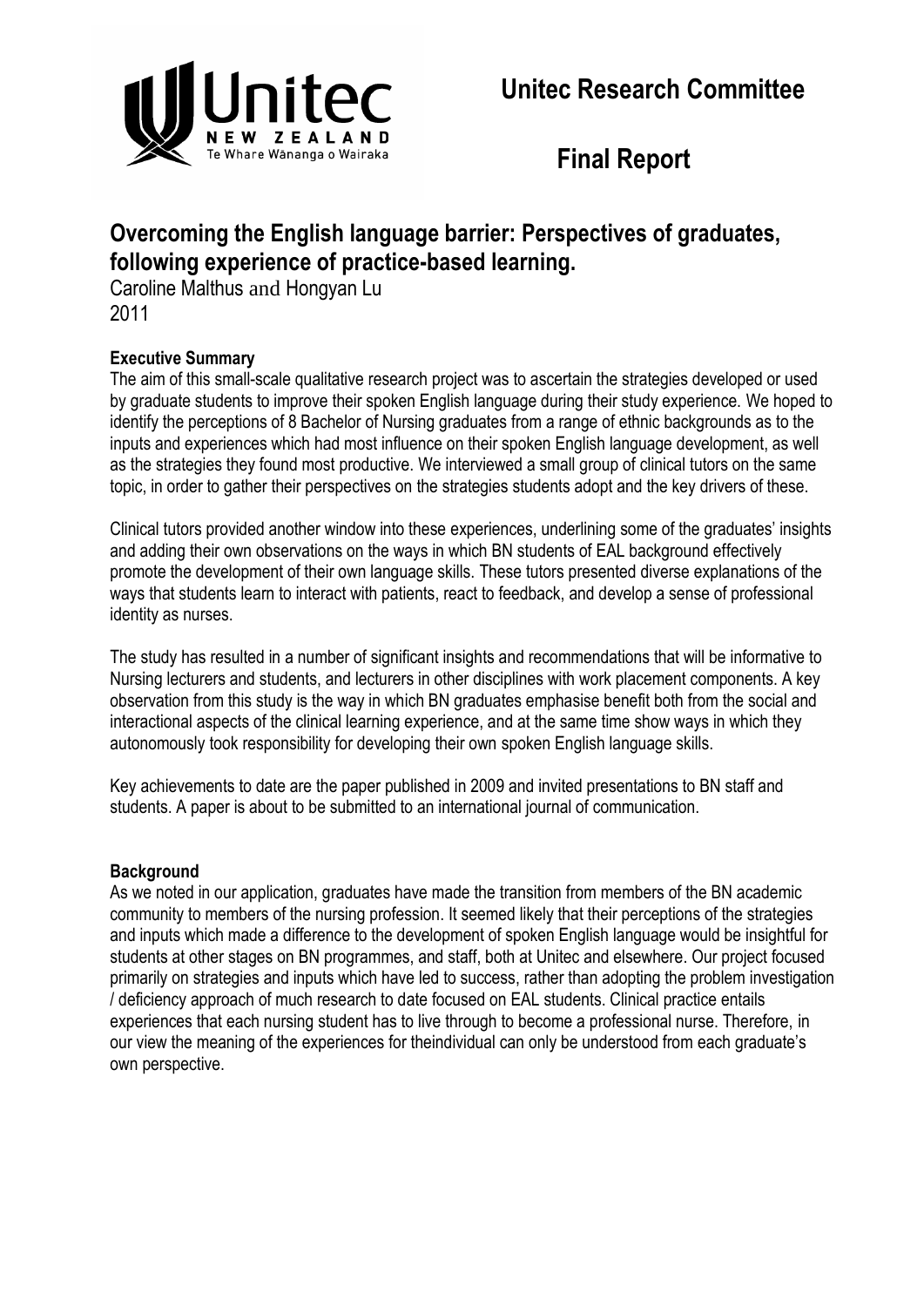#### **Aims and Objectives**

- 1. This small-scale research project aims to ascertain the strategies developed or used by graduate students to improve their spoken English language during their study experience.
- 2. It will identify the perceptions of new graduates as to the inputs and experiences which had most influence on their spoken English language development, as well as the strategies they have found most productive.
- 3. Using the BN programme as a case study, some clinical tutors will also be interviewed on the same topic, in order to gather their perspectives on the strategies students adopt and the key drivers of these.

These were the aims and objectives stated in the initial funding application. These did not change during the course of the study but we have derived outcomes which go somewhat wider than those we initially stated; as the results reflect on BN academic and clinical curriculum design and delivery as well as on the strategies adopted by each individual graduate.

#### **Methodology**

A literature review was conducted on studies focusing on spoken language in health professional practicebased settings such as Pharmacy, Medicine, Osteopathy, Physiotherapy and Medical Imaging to complement the literature already located by the researchers. Building on the cross-disciplinary strength of our collaboration, we also drew extensively from literature on sociolinguistics, socio-pragmatics, communities of practice and learner autonomy.

As part of the case study approach, recorded semi-structured interviews were conducted with 8 BN graduates of EAL background. Interviews were also conducted with 4 hospital-based clinical nurse educators who had experience in working with EAL students. Our initial target was to interview 6 graduates and 3 tutors, and we were able to stretch the funding to exceed this. The approach to sampling was purposive, looking at the composition of groups of EAL BN students in recent years, and the group of hospital-based clinical tutors then attached to the programme. We arranged for a non-teaching staff member to make the actual selection and initial approach to our graduate participants, in order to minimise any sense of pressure or obligation to take part.

The approach taken to the study has been qualitative, and focused on the personal experience, views, perceptions and attitudes of participants. The data has therefore been analysed according to the procedures of grounded theory in which categories and themes are derived from the data through a process of analytic induction. As the interviews were conducted and transcribed the researchers scanned the data for themes and relationships, looking for both patterns across data provided by different participants as well as the distinctive insights of individuals. Explanatory or interpretive frameworks were therefore not pre-determined by the researchers but emerged from the process of reading and analysing the data, work we carried out both individually and together.

#### **Outcomes/findings**

From the interviews we have been able to conclude that these BN graduates took advantage of multiple opportunities to observe, listen, interact, ask questions and get feedback. They did not leave language development to chance, but made sure that they actively engaged with others and with resources. Explicit teaching of socio-pragmatic skills, as in the Communication in Therapeutic Relationships course, mentioned specifically by almost all graduates, provided them with the confidence to 'have a go' in the clinical setting, and helped them be more aware of social interaction around them. Repeated contextual interaction with patients, clinical tutors and other health professionals, not necessarily always positive in tenor, enabled them to refine their communication skills and develop their sense of professional identity. A sense of personal agency or proactive learning is also apparent in the comments of the participants, and this was recognized in various ways by the four clinical tutors we interviewed.

In different ways the participants in this study assert that they were successful in developing skills for effective communication and therefore at language learning in a challenging sociocultural setting (Toohey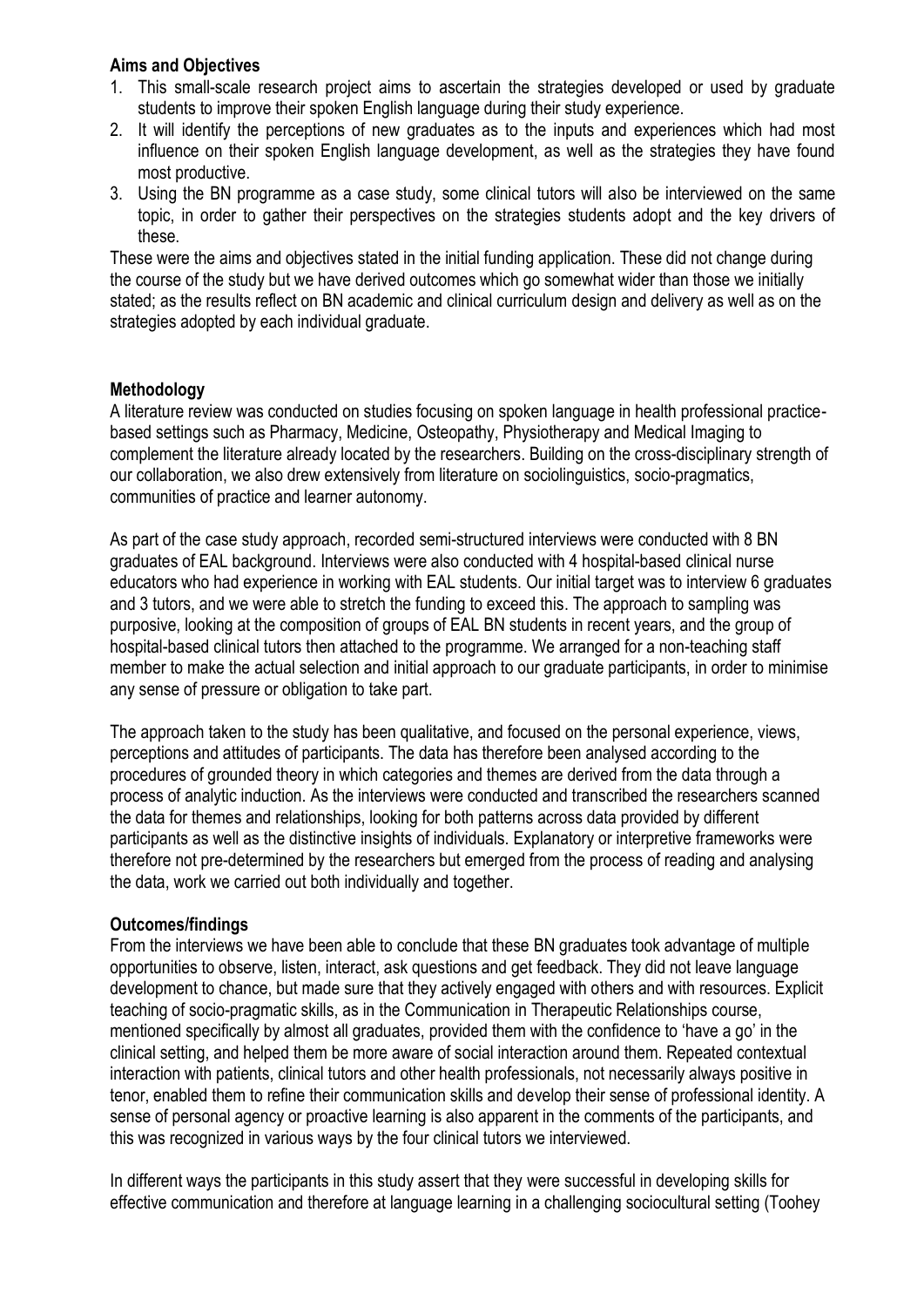and Norton, 2003). This seems to be because they became aware of ways of interacting that worked and learnt to take advantage of these, applying them as appropriate to the specific nursing context. All acknowledge that they are still aware of problem areas.

### **Conclusions**

While we acknowledge that identified deficits in EAL nursing students' English proficiency may often limit academic achievement, this research affirms that students who adopt conscientious and proactive attitudes towards the full range of learning experiences have a good chance of success. Our study also highlighted that some of the opportunities for active learning in the workplace identified by the EAL participants as contributing to the development of spoken English were sometimes identified as challenges in the literature. Gaining awareness of perceptions of successful EAL students on the significant communication experiences in their programme, may assist both academic and clinical teaching staff to be more cognizant of the impacts of sociocultural and professional contexts on the spoken English development in these students. The study suggests that positively focused initiatives to further develop active campus learning and clinical practice opportunities by academic faculty and clinical staff will help more EAL students succeed.

## **Implications**

Knowing the specifics of successful student learning strategies is helpful for future students and for staff. We knew at the outset that the students in our study had been successful in achieving their goal, but clearly the strategies adopted by successful students can be disseminated to students at various points in the 3 year degree trajectory. This could be valuable for a programme like the BN degree, which experiences student attrition from year to year. Similarly the opportunity exists to make clinical tutors more aware of the range of ways in which students acquire communication skills; for example, through shadowing experienced nurses and targeted observation as well as through more direct, hands on work with patients.

In terms of further research, through our links with the Language in the Workplace project at Victoria University of Wellington, we have a possible lead on research with a staff member at Waitemata District Health Board (North Shore). We plan to follow this up once we have submitted our article for publication. In addition to our plans for conference presentations this year, we also hope to write up an article focusing specifically on the data from our clinical tutor participants, as we deem this of sufficient interest for publication in its own right.

#### **Recommendations**

Given the wealth of insights into learning that our graduate participants were very willing to share, one recommendation is that the practice of asking graduates and senior students to address first and second year students, which has occurred to date as part of the whanau cultural evenings initiated by designated cultural advisors, becomes a routine feature of each year.

# **Publications and dissemination**

Internal dissemination has involved:

- 1. an invited presentation to a BN programme staff meeting
- 2. invited lectures to BN students in two courses: Communication in Therapeutic Relationships (year 1) and Nursing Research (year 2).
- 3. session for BN students of EAL background on Spoken Language in Clinical Practice, with provision of follow-up handouts and resources for the lecturer to add to the Moodle course.

Externally the researchers collaborated on the following related output in 2008: